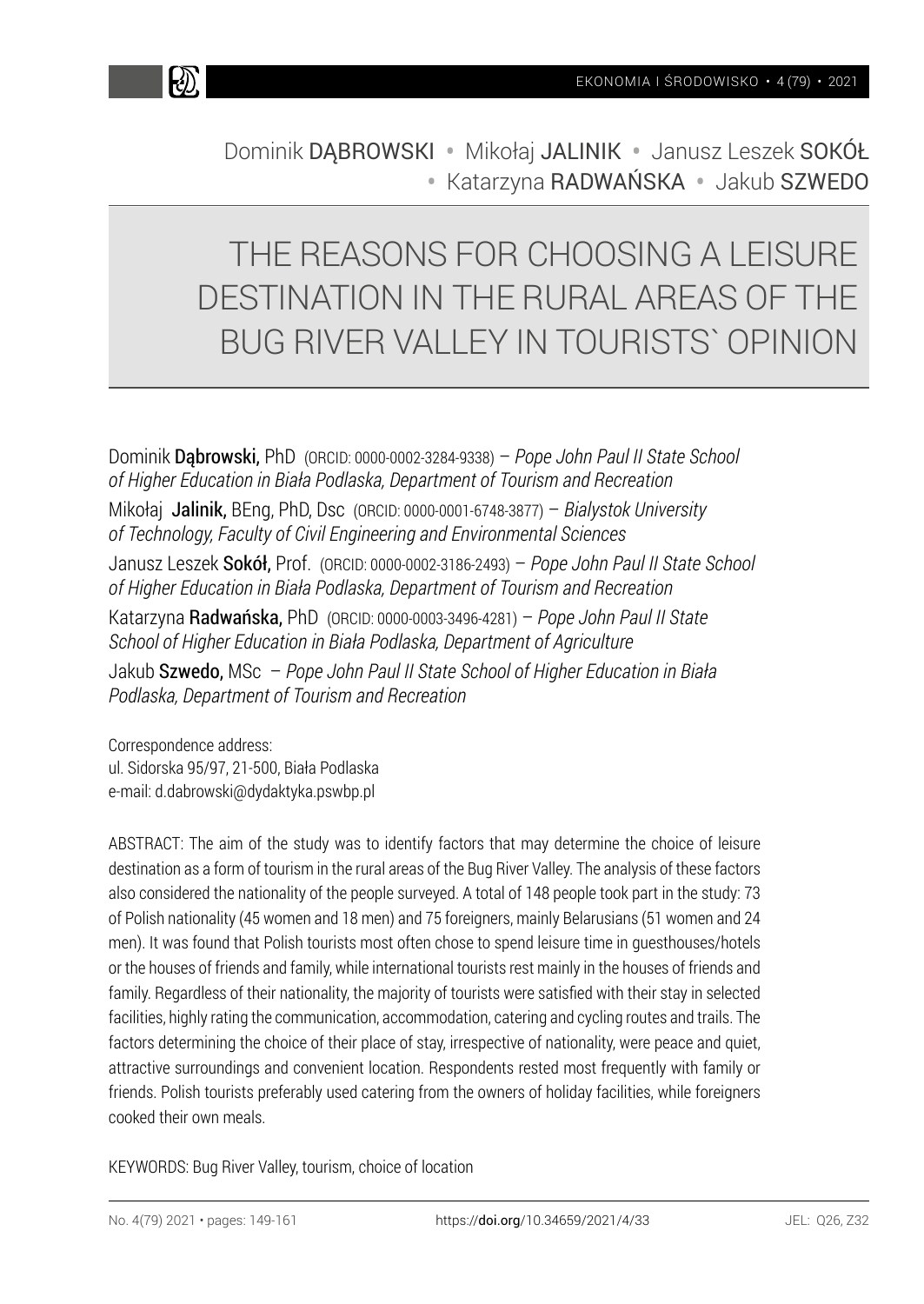## Introduction

According to the authors of the Development Strategy of the County of Biała Podlaska for 2018-2026 (Szot-Gabryś, 2018), the Bug River Valley is one of the most valuable natural resources of the county. The valley is rich not only in places of high natural value but also there are numerous architectural and construction monuments, historical and military objects connected with the Brest stronghold, remains of former manors, manor houses, churches, places of former settlements and old folk customs and crafts. This makes the area very attractive to tourists. Apart from the values mentioned above of the natural and cultural environment, the advantages of the Bug Valley include its favorable geographic location and well-developed logistics and transport infrastructure as well as high quality of human resources. Despite this, it is believed that the tourist potential is insufficiently promoted and exploited (Baker 2007).

The area of the Bug River Valley is characterized by forests, mountains or water reservoirs (Sokół, Boruch, 2011). According to many authors (Obidziński, 2010; Sokół, Boruch, 2011; Czarnecka, 2016), the present-day vegetation of the Bug River Valley is a result of centuries of plant migration, from the early glacial period to the present day. As a result, almost 1300 species of vascular plants have been found in the Bug River Valley, not counting 64 minor species of the dandelion genus (14 species are now considered extinct). Almost all of them are permanent flora components, and only 6 of them occur ephemerally or temporarily.

Due to the diversity and richness of species and habitats, a number of protected areas have been created in the rural areas of the Bug River Valley. As part of the Natura 2000 system, 26 special habitat protection areas and 19 special bird protection areas have been created in the Bug River basin. In 2012 the West Polesie Transboundary Biosphere Reserve was created. It integrates three national biosphere reserves: Polesie Zachodnie (Poland), Szatskyi Biosphere Reserve (Ukraine) and Pribuzskoye Polesie (Belarus). In addition, four landscape parks are connected with the Bug River Valley: Strzelecki Landscape Park, Sobiborski Landscape Park, Podlasie Bug River Gorge Landscape Park and Nadbużański Landscape Park (Iwaniuk, 2005).

Lifestyle is the most general form of activity of a given social group, including physical activity, which consists, among others, of tourist and recreational activities (WHO, 2002). The manner, environment and period of rest are also significant. Resting is of great significance for physical, mental and social wellbeing (Steiner 1999) as people cannot function without resting for a longer time. Relaxation is necessary, even indispensable, for both older and younger people and their lives, just like air, water, and food. That is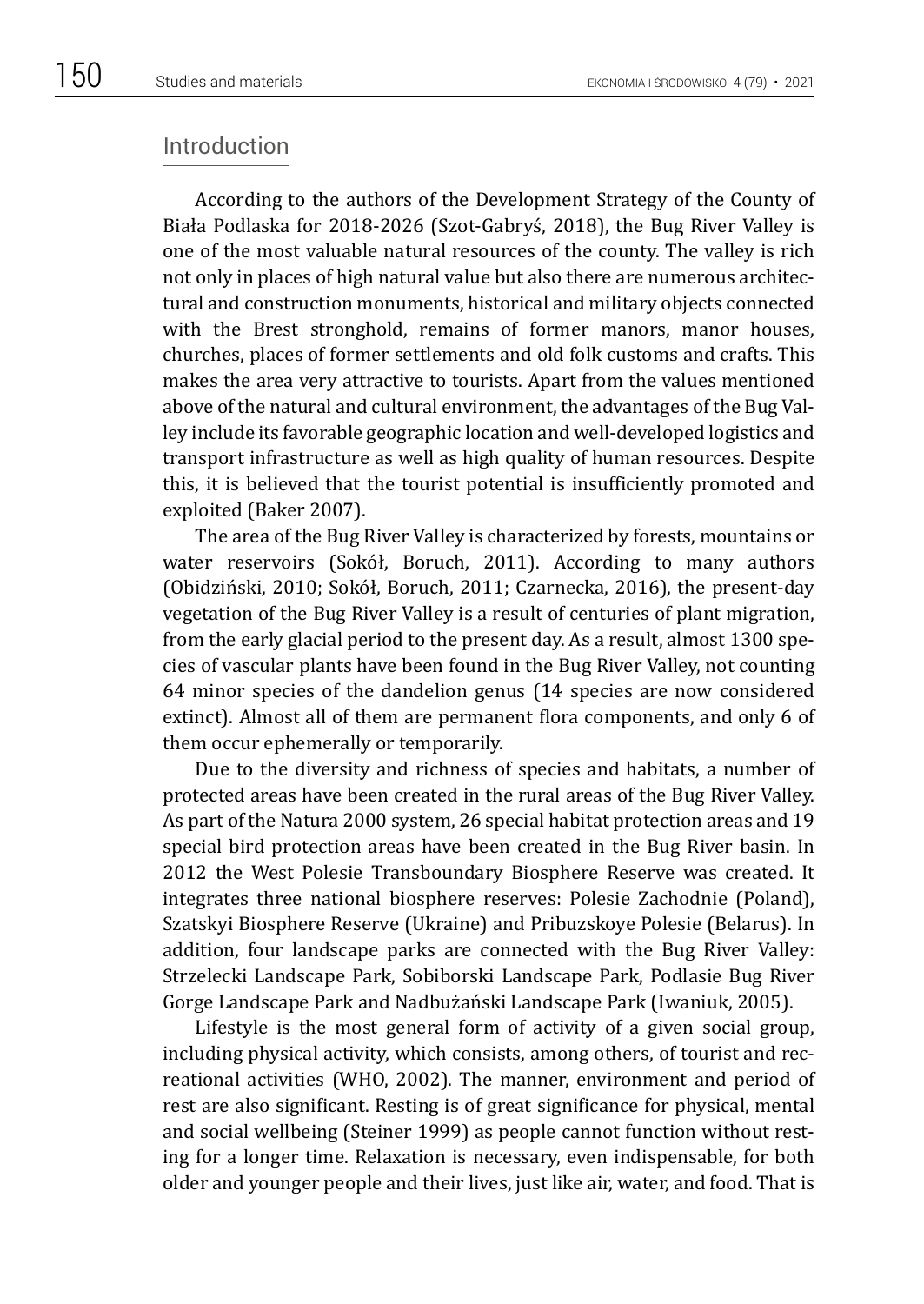why a survey among domestic and foreign tourists was conducted on this subject.

The research report on the domestic tourism market commissioned by the Polish Tourism Organisation shows that Poles prefer moderately active forms of spending leisure time during tourist trips. The form of activity most frequently indicated by respondents is visiting places of natural and cultural interest, followed by less active rest and recreation, entertainment and social contacts. Only one in five tourists primarily undertake sports activities during their holidays. The least popular forms of activity among respondents include shopping, health and beauty care, and participation in religious practices. In the group of so-called "explorers" (sightseeing), historic towns or sites are particularly preferred. Active recreationists spend their time mainly in the mountains, at the seaside or on a lake. They often go cycling, swimming or trekking. In turn, the so-called "all-inclusive tourists" much more often than the others spend time shopping or participating in religious practices (Polish Tourism Organisation, 2014). Numerous studies have shown that agritourism is gaining popularity among many forms of leisure activities (Flanigan, Blastock, Hunter, 2014). It is addressed mainly to individual customers, families and small tourist groups. The advantage of this form is the possibility to use existing housing resources of farms, as well as unused livestock facilities and recreational space within the farm (Sokół, 2012). The authors point out that a significant percentage of tourists are those interested only in good, authentic, traditional and regional cuisine. The authors argue that food and catering services occupy a significant place in any form of tourism and that unique, original, and above all tasty "Podlasie cuisine" can significantly increase the recognition of Podlasie and contribute to the development of tourism in the area (Sokół, 2015). For example, W. Alejziak (2015) presented the research results on the role and importance of active tourism in the health-promoting lifestyle of university students from Kraków. The author analyzed the preferences of science students and tourism and recreation students and found that most science students chose mass tourism rather than active tourism. In contrast, tourism and recreation students chose the opposite. Despite these differences, the preferences of "engineers" and tourism students were very similar. In both studied groups, the largest number of young people participated in mountain and lowland hiking and cycling tourism.

Moreover, tourism students practised skiing and snowboarding in winter and canoeing in summer. A much smaller group of respondents pursued other forms of active tourism from both engineering and tourism studies. It mainly concerned climbing, sailing, horse riding and survival tourism.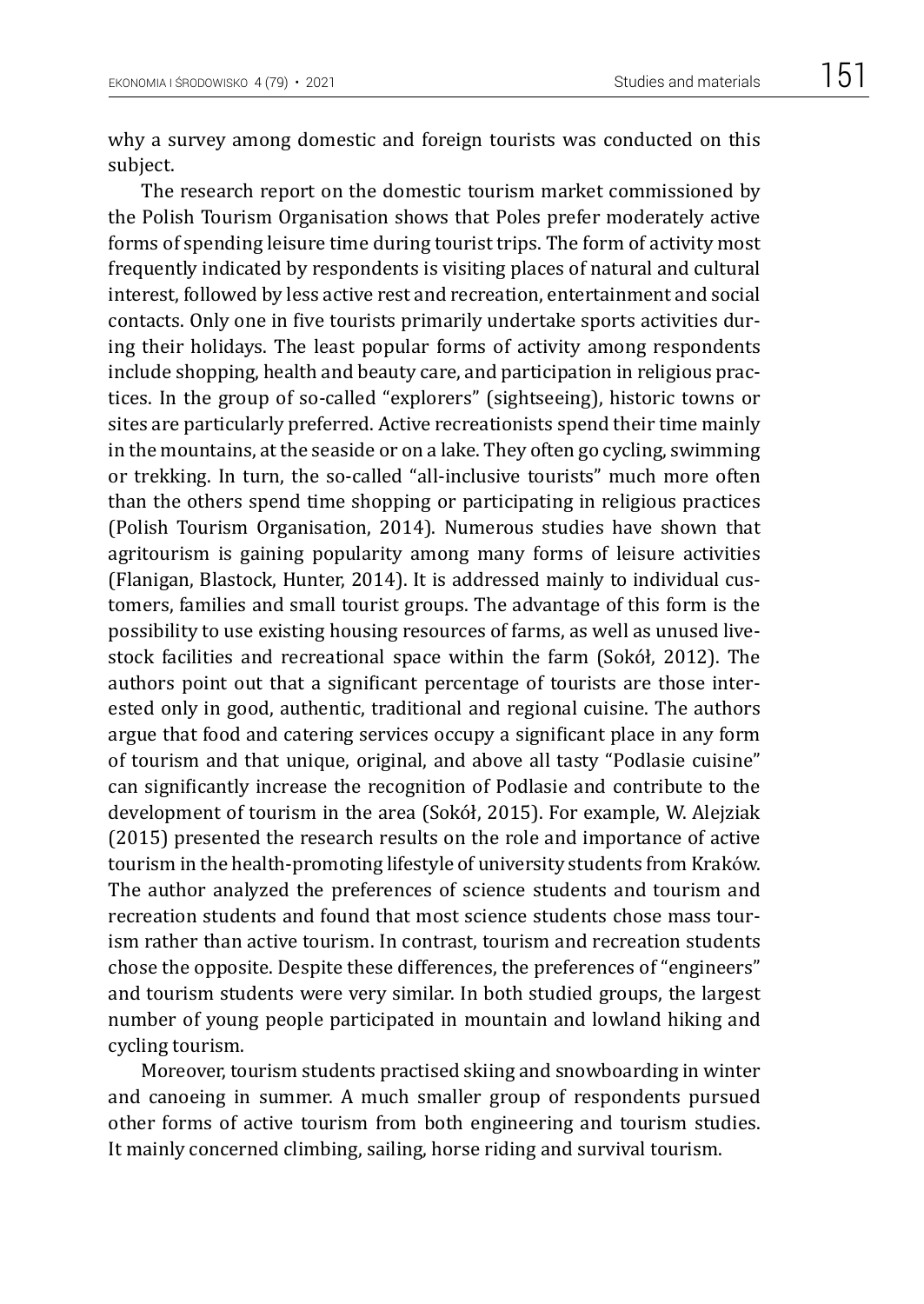The research aim was to determine the decisive factors regarding choosing a leisure destination in the rural areas of the Bug River Valley. The analysis of these factors also reflected the nationality of the respondents. On the Polish side of the Bug River, the research concerned Polish tourists and foreigners, mainly Belarusians, on the other side of the river.

Research shows that the respondents (especially foreigners) paid the least attention to the healing values of the environment as a very important motivating factor when going on holiday.

## Material and methods

The study used one of the qualitative research methods, i.e. a diagnostic survey (Andersen, Hepbum, 2015). The research technique applied was a questionnaire, and the research tool was the original questionnaire sheet.

The research was conducted in 2020, with 148 participants, including 73 Poles (45 women and 18 men) and 75 Belarusians (51 women and 24 men). In the group of tourists from Poland, every third person lived in a city with 50,000 to 100,000 inhabitants, and every fourth person came from cities with more than 100,000 inhabitants. In the case of tourists from outside Poland, the vast majority were residents of cities with a population over 100,000 (65.3%).

The largest percentage of Polish tourists was 26-40 years old and 41-60 years old (34.2% each). The others were aged 18-25 (23.3%) or over 60 (8.2%). In the group of foreigners, most tourists were aged 18-25 (80%).

The largest percentage among Polish tourists were those with higher education (76.7%). In the case of foreigners, this percentage was 45.3%. 54.7% of Polish and 21.9% of foreign respondents graduated from secondary school.

More than half of respondents from both groups revealed that their material status was average (Polish tourists – 58.9%, foreigners – 54.7%). On the other hand, high status was held by 20.5 and 45.3% of tourists, respectively.

The majority of Polish tourists chose to relax on the Polish side of the Bug River (87.7%). On the other hand, foreigners preferably rested on the Belarusian side (66.7%).

#### **Results**

The study has shown that many reasons prompted the respondents to visit the Bug River Valley region. According to the survey, the main reasons to relax in this region, both for Polish and foreign tourists, included natural values (68.5% and 64% respectively) and natural landscape (50.7% and 53.3%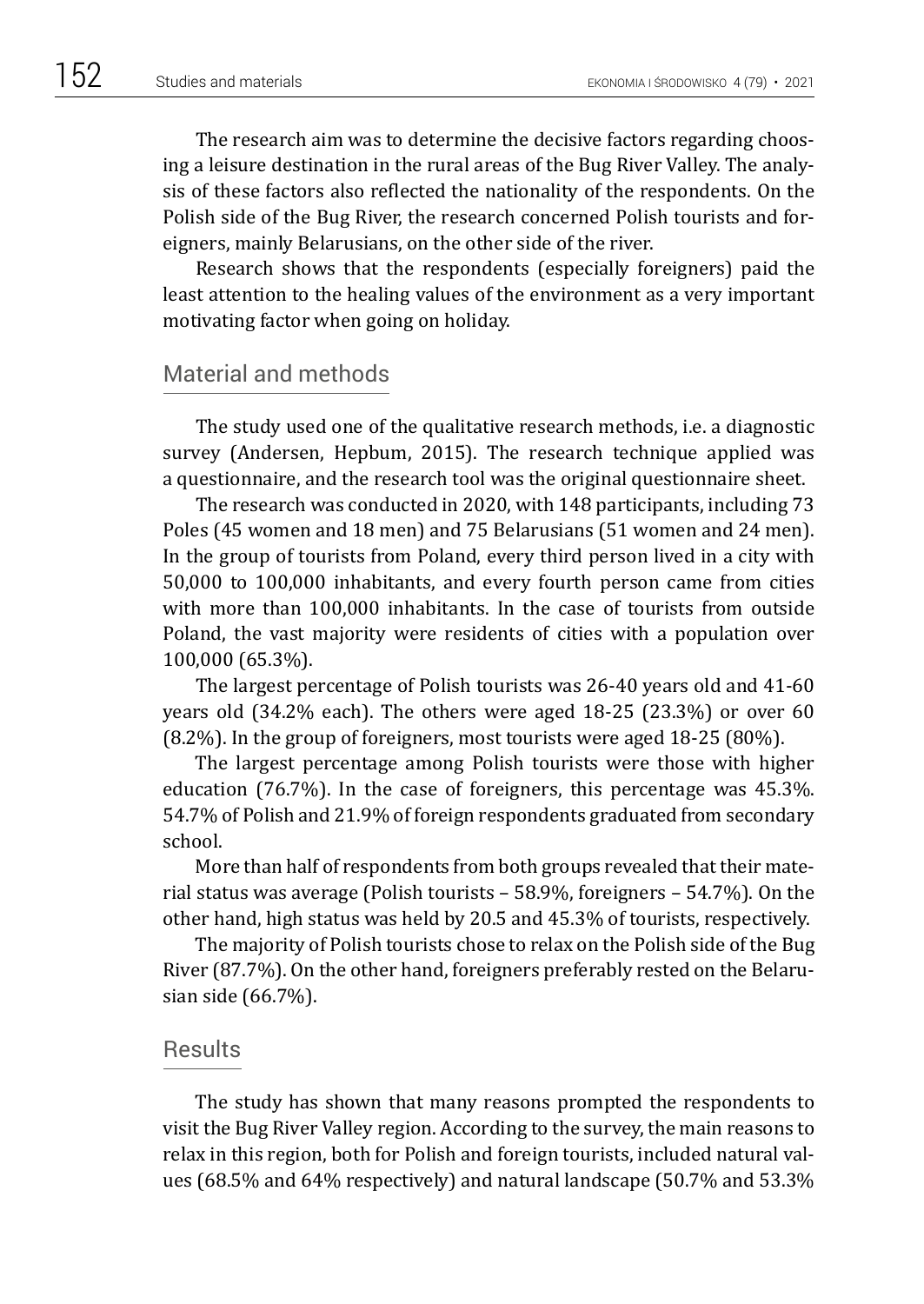respectively), and, to a much lesser extent, transport accessibility (25.3% and 9.6%), regional cuisine (13.3% and 23.3%), cultural values (25.3% and 21.9%) or a multitude of tourist and recreational attractions (29.3% and 19.2%) –figure 1.



Figure 1. Reasons for visiting the region (in %); (the respondents could choose more than one answer)  $\mathsf{E}(\mathsf{C})$  . Reasons for visiting the region (in  $\mathsf{C}(\mathsf{C})$  choose more than  $\mathsf{C}(\mathsf{C})$  choose more than  $\mathsf{C}(\mathsf{C})$  choose more than  $\mathsf{C}(\mathsf{C})$  choose more than  $\mathsf{C}(\mathsf{C})$  choose more than  $\mathsf{C}(\$ 





Figure 2. Rural tourism facilities most frequently selected by tourists (in %); (respondents could choose more than one answer) example and tourists most frequently selected by tourists (in  $\alpha$ ); (respondents); (i.e.,  $\alpha$ ); (i.e.,  $\alpha$ ); (i.e.,  $\alpha$ ); (i.e.,  $\alpha$ ); (i.e.,  $\alpha$ ); (i.e.,  $\alpha$ ); (i.e.,  $\alpha$ ); (i.e.

Source: author's work.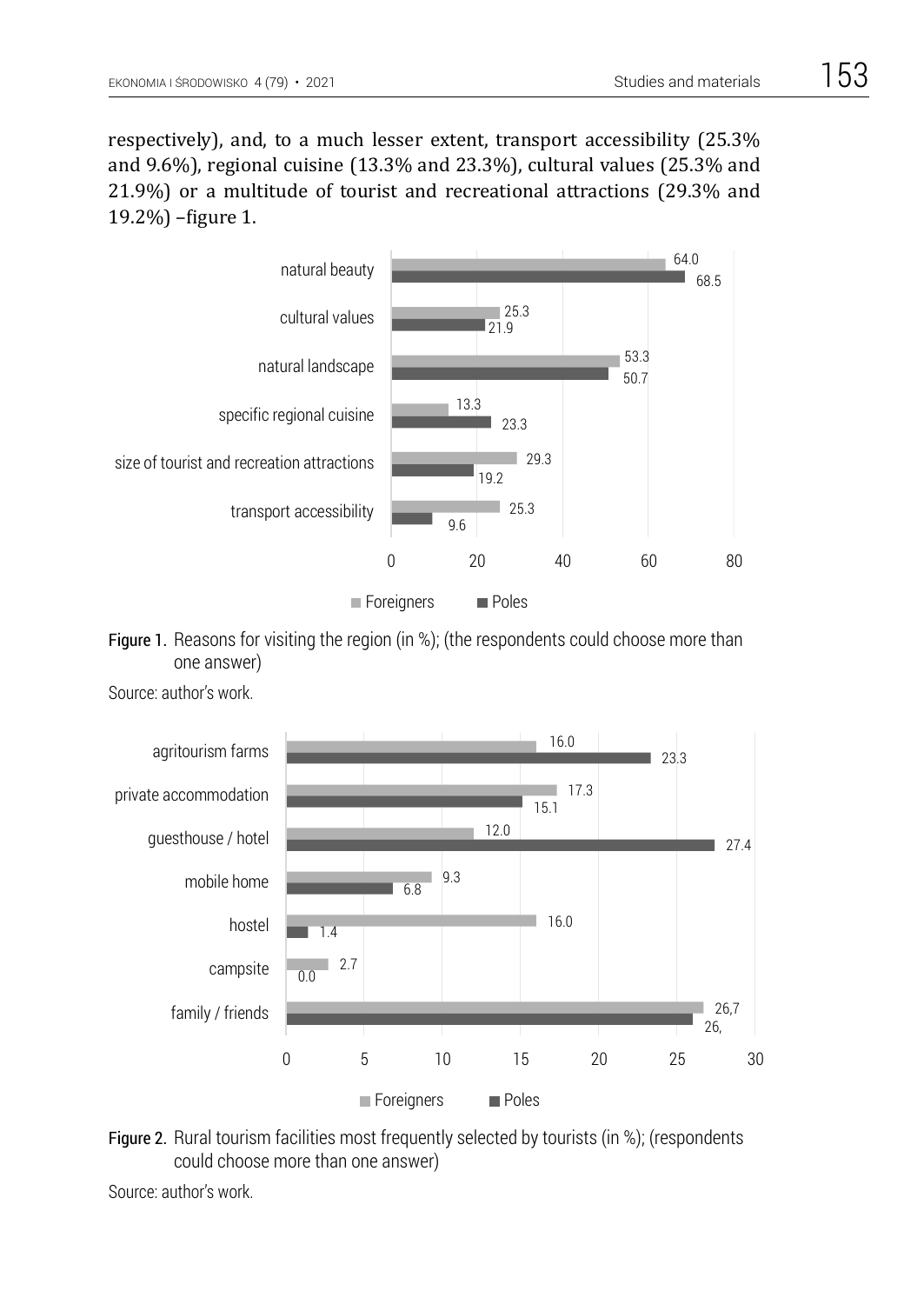As opposed to foreign tourists, domestic tourists preferably stayed in guesthouses/hotels (27.4% and 12% respectively) – figure 2. Both groups of tourists willingly and equally enjoyed staying with their friends' families (26 and 26.7% respectively). Besides, Poles often used accommodation in agritourism farms (23.3%), whereas foreigners in private accommodation (17.3%). Both groups equally used accommodation in agritourism farms (16%) and hostels (16%). It should be noted that tourists from Poland rarely stayed at hostels (1.4%).

In the opinion of both Polish and foreign tourists, the most important assets contributing to tourism development in the region include landscape values (4.1 and 4 points respectively) and clean water (4 and 4.1 points respectively) – figure 3. The least important factor for both groups was the low population in the region (3.3 and 3.1 points, respectively).



Figure 3. Main tourist values important for the development of tourism in the region in the Figure 3. Main tourist values important for the development of tourism in the region in the opinion of the respondents (in points); scale – 0 points (unimportant) to 5 points (very points opinion of the respondents (in points); scale – 0 points (unimportant) to 5 points (very important). important).

Source: author's work.

In most cases, in the group of Polish tourists, the respondents rated the stay at the selected facility as very good or good (49.3 and 42.5%, respectively). In the case of foreigners, the largest group were those who rated their satisfaction as good (58.7%) – figure 4.

When choosing a place to stay (figure 5), Polish tourists primarily took into account peace and quiet (46.6%) and a convenient location (38.4%).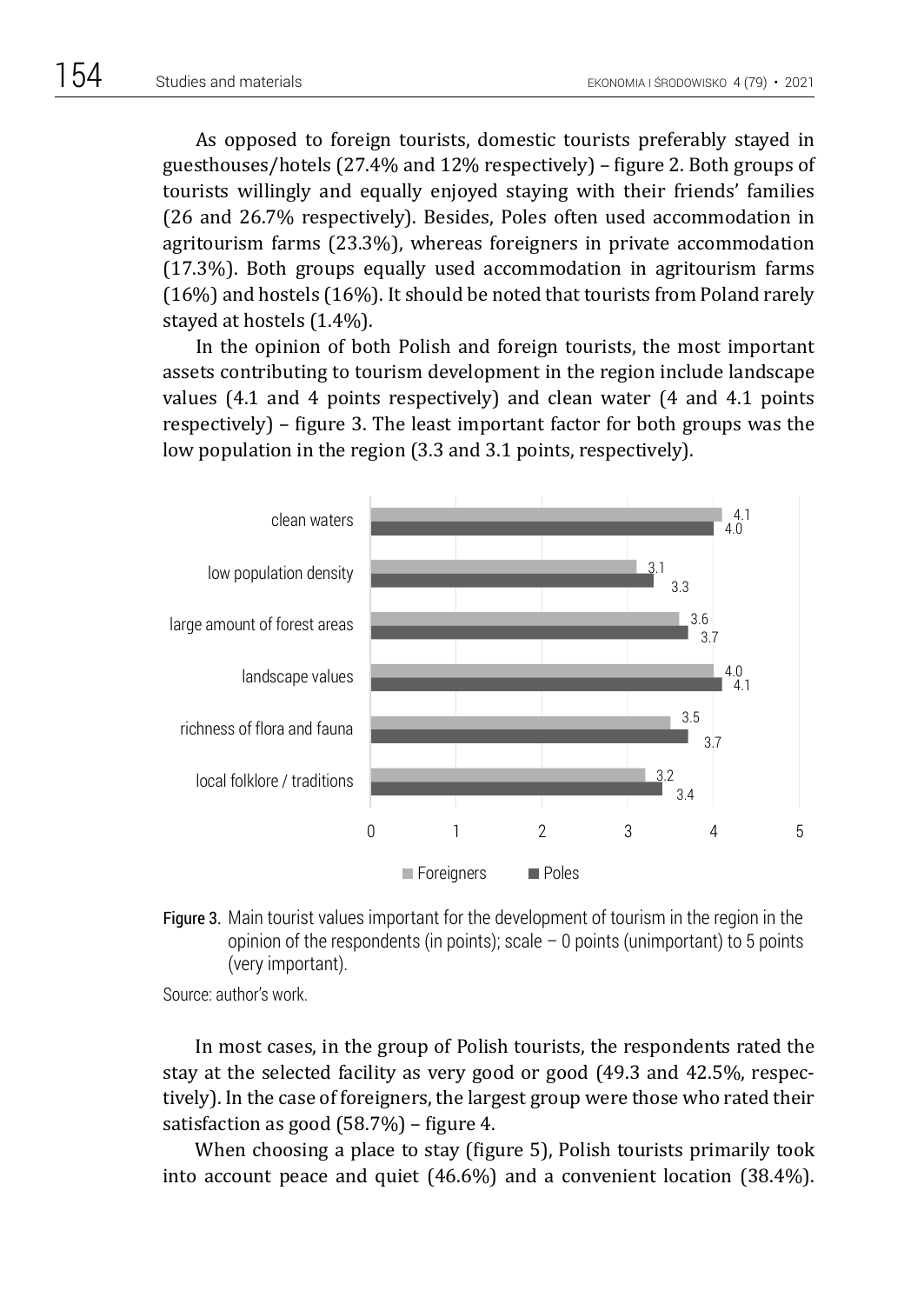

## In the group of foreigners, it was mainly the pleasant environment (57.3%), followed by a convenient location (46.7%) and peace and quiet (44%).

Figure 4. Degree of respondents' satisfaction with their stay in the selected facility (in %) Figure 4. Degree of respondents' satisfaction with their stay in the selected facility (in %) Source: author's work. Source: author's work.



Figure 5. Factors influencing the choice of accommodation facilities by respondents (in %); (respondents could choose more than one answer)

Source: author's work.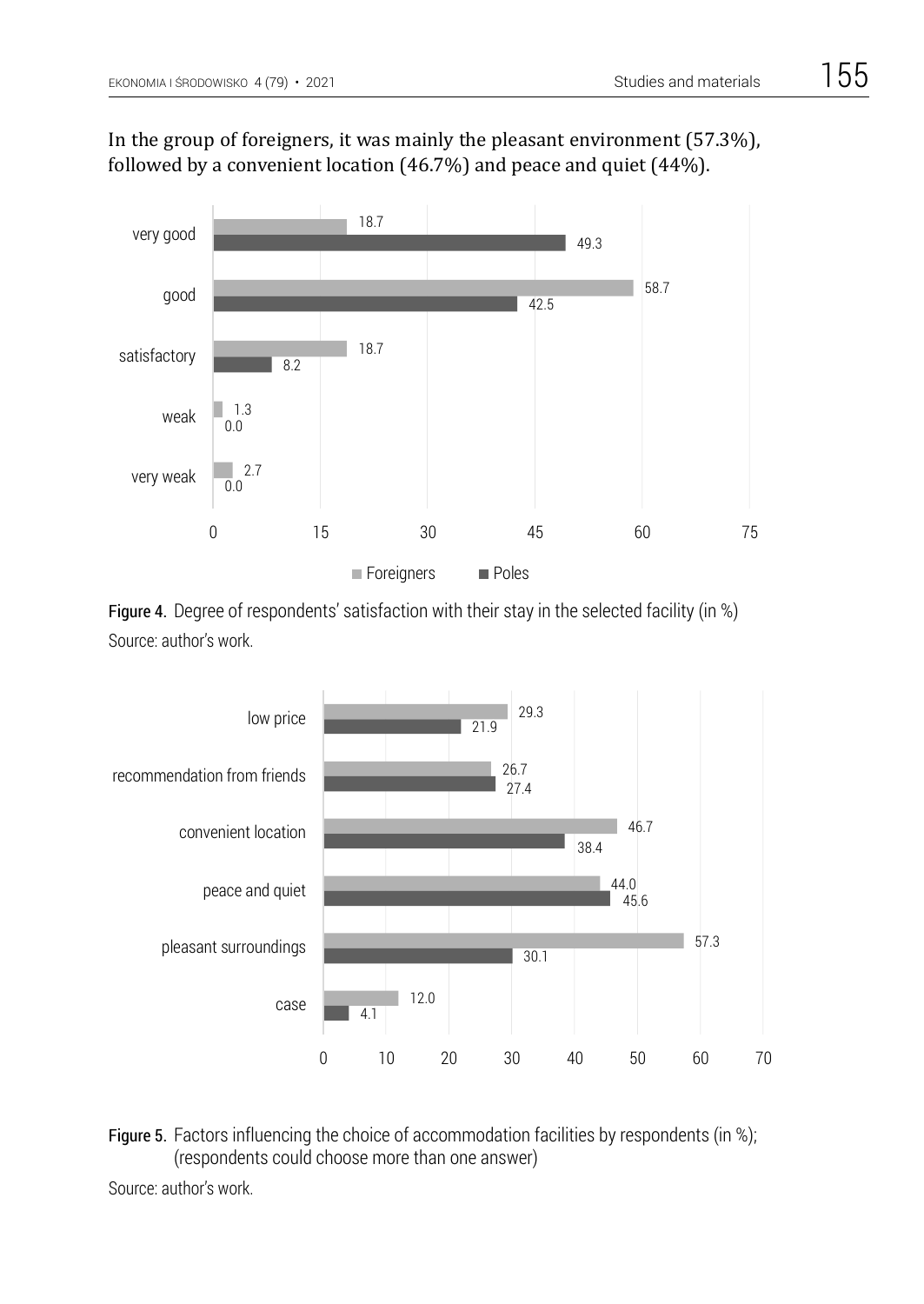Polish tourists most often used self-catering (45.2%), while foreign tourists ate meals prepared by themselves (44%) or used the offer of small catering establishments (29.3%) – figure 6.



Figure 6. Types of catering facilities most frequently used by respondents during trips related to rural tourism in the Bug River Valley (in %)



Source: author's work.

Figure 7. Forms of tourist activity preferred by respondents during their holidays (in %); (the respondents could choose more than one answer)

Source: author's work.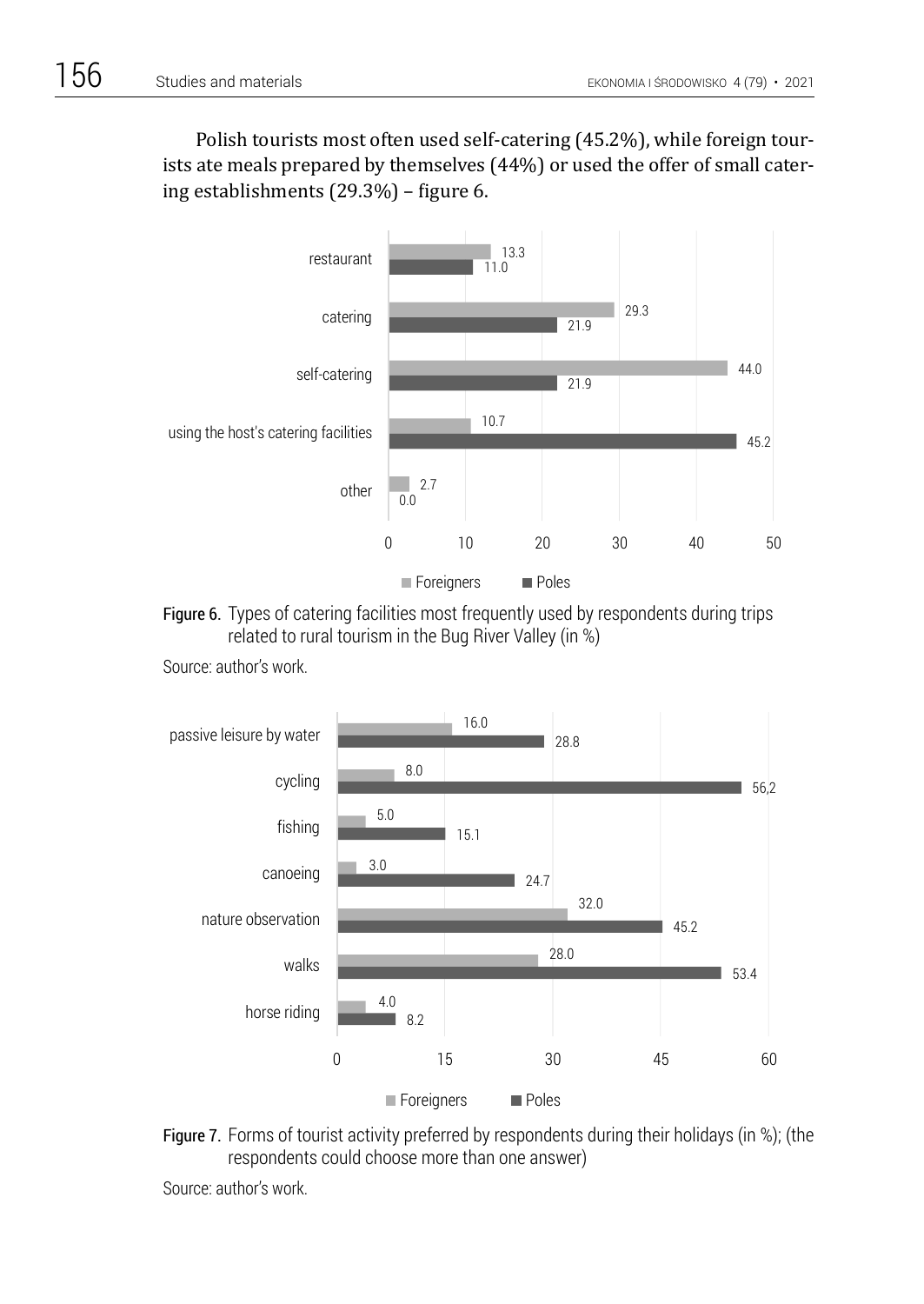The highest percentage of Polish tourists declared that during their holidays in the Bug River Valley they went cycling (56.2%), walking (53.4%) and observed nature (45.2%). Foreigners, on the other hand, most often observed nature (32%), went walking (28%) and resting by the water (16%) – figure 7.

Polish tourists engaging in rural tourism in the area of the Bug River Valley gave the highest ratings to the accommodation and catering facilities (3.3 points each) as well as cycling routes (3.2 points). A similar infrastructure assessment was given by outside Poland tourists (figure 8). In their opinion, the best-developed facilities are transport (3.8 points), catering and accommodation (3.6 points each) and bicycle trails and routes (3.2 points). The lowest ratings were given by tourists for tourist equipment rentals (Poles – 2.4 points, foreigners – 2.6 points) and sports facilities (Poles – 2.4 points, foreigners – 2.8 points).





Source: author's work.

The majority of Polish tourists, as well as foreign ones, stated that they would come to the Bug River Valley again for tourist purposes (94.5 and 65.3% respectively) – figure 9.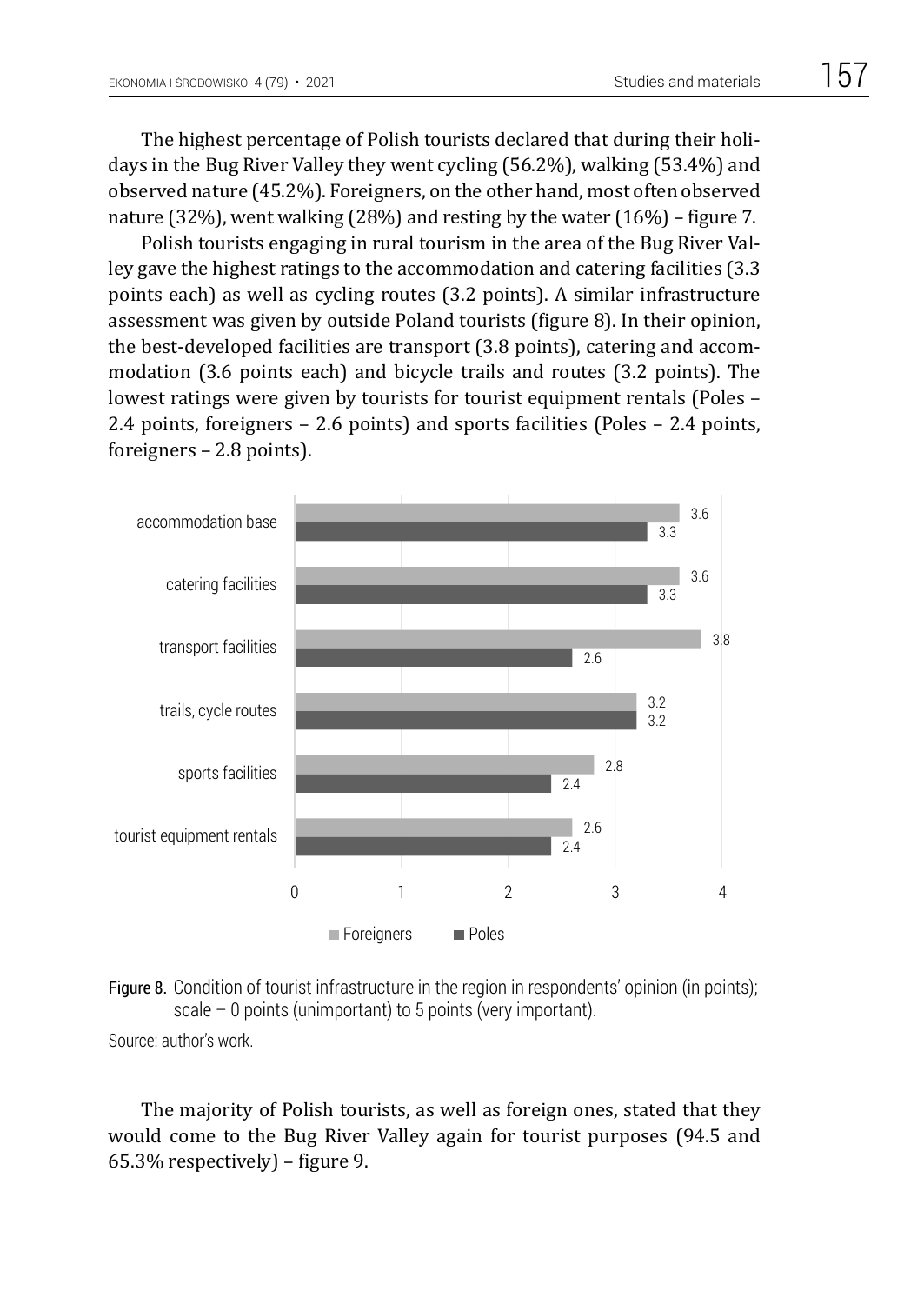

Figure 9. Respondents who declared the willingness to visit the Bug River Valley again (in %) Source: author's work.<br>Source: author's work.

A vast majority of tourists from Poland and abroad would recommend the Bug River Valley as a holiday destination (72.6 and 45.3% respectively) – figure 10.





Source: author's work. Source: author's work.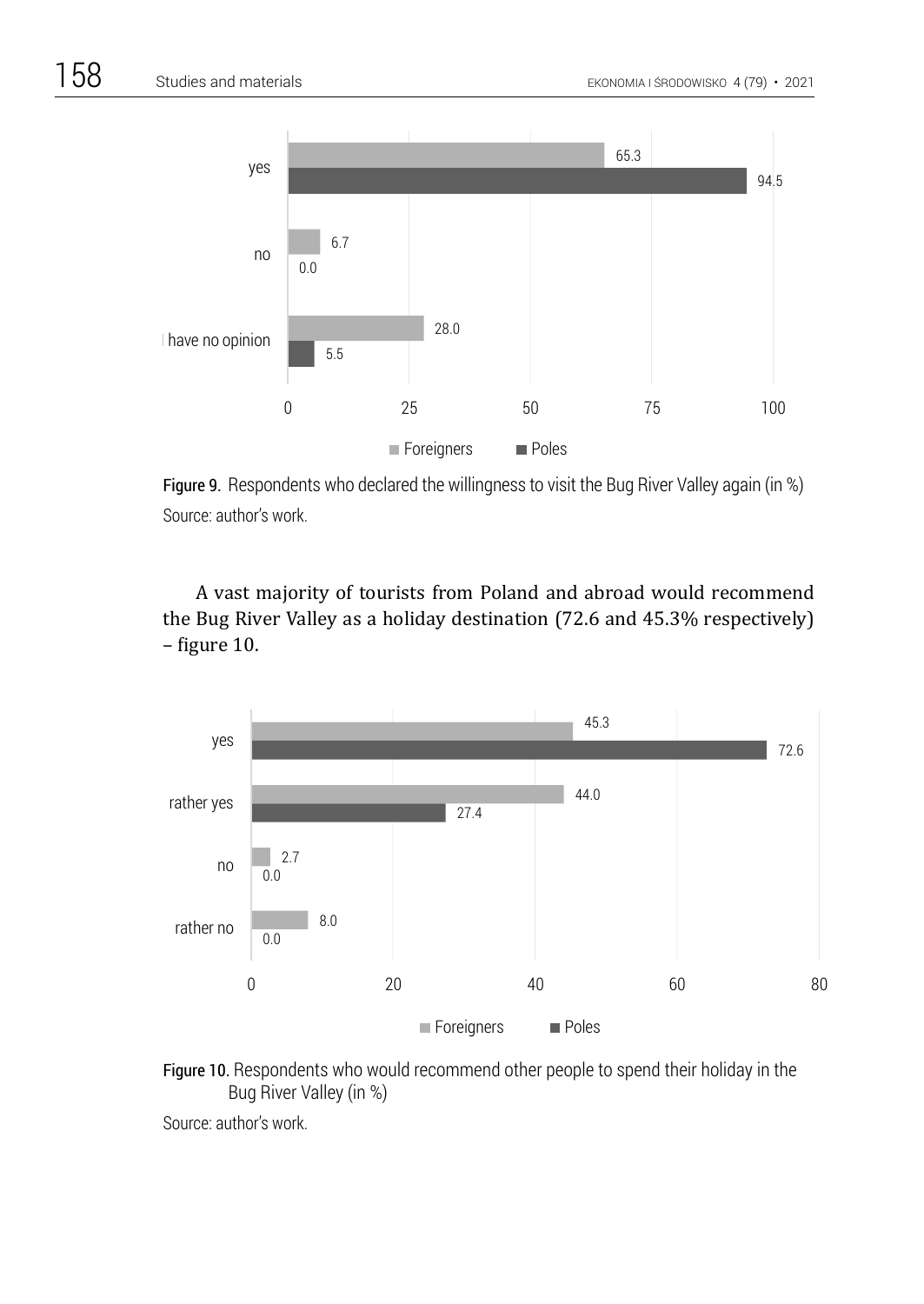Tourism plays an important role in the development of the economy and society. In the era of globalization and the development of civilization, it is not accidental to pay attention to the tourist attractiveness of rural areas. Rural tourism is frequently mentioned as a development direction in Poland's strategic plans prepared by local governments at various levels. One of the types of non-agricultural activity in rural areas is rural tourism, including agritourism. As J. Bański (2006) writes, the increased interest in rural areas and this form of recreation as a whole took place in the 1960s, and its popularity is not falling. As the research of numerous authors has shown, not only domestic but also foreign tourists rest in rural areas. A question may be asked, what were the tourists from Belarus guided by when choosing a place to rest in rural areas? Research has shown that in the case of tourists from the east, the decisive factor was the amount of fees for services, despite the fact that they came from relatively well-off families, but also the possibility of preparing meals on their own, as a result of which they saved by not paying for the full service.

On the other hand, as they claim, they saw what they were preparing and consuming. Another aspect worth emphasizing is that the respondents were a less demanding group of tourists and most often assessed their stay with satisfaction during their stay in various places. One of the main reasons for choosing a vacation spot was also the realization of their own intentions and hobbies of vacationers. The valley of the Bug River (especially in the border section) is also a unique cultural value resulting from the meeting of three cultures in this area: Polish, Ruthenian and Jewish, which are very visible in the landscape (Mączka 2008). Many authors (Sikorska-Wolak 2006; Cichowska 2011; Ciepiela 2014, Balińska 2014 and others) emphasize that the dynamics of agritourism development is strongly correlated with the natural and cultural attractiveness of the Bug valley. It is also one of the last great river valleys located in the centre of Europe, which so far has retained a very significant degree of naturalness. Hence there is interest in this area, as well as many scientific studies on this subject.

## Conclusions

The topics concerning the motives for choosing a place for rest in the rural areas of the Bug river valley have not been presented in scientific journals so far. Of course, there were studies, but they concerned mainly the tourist and landscape values as well as the general characteristics of the rural areas of the said area. Hence, there was a gap in this subject, which we decided to fill.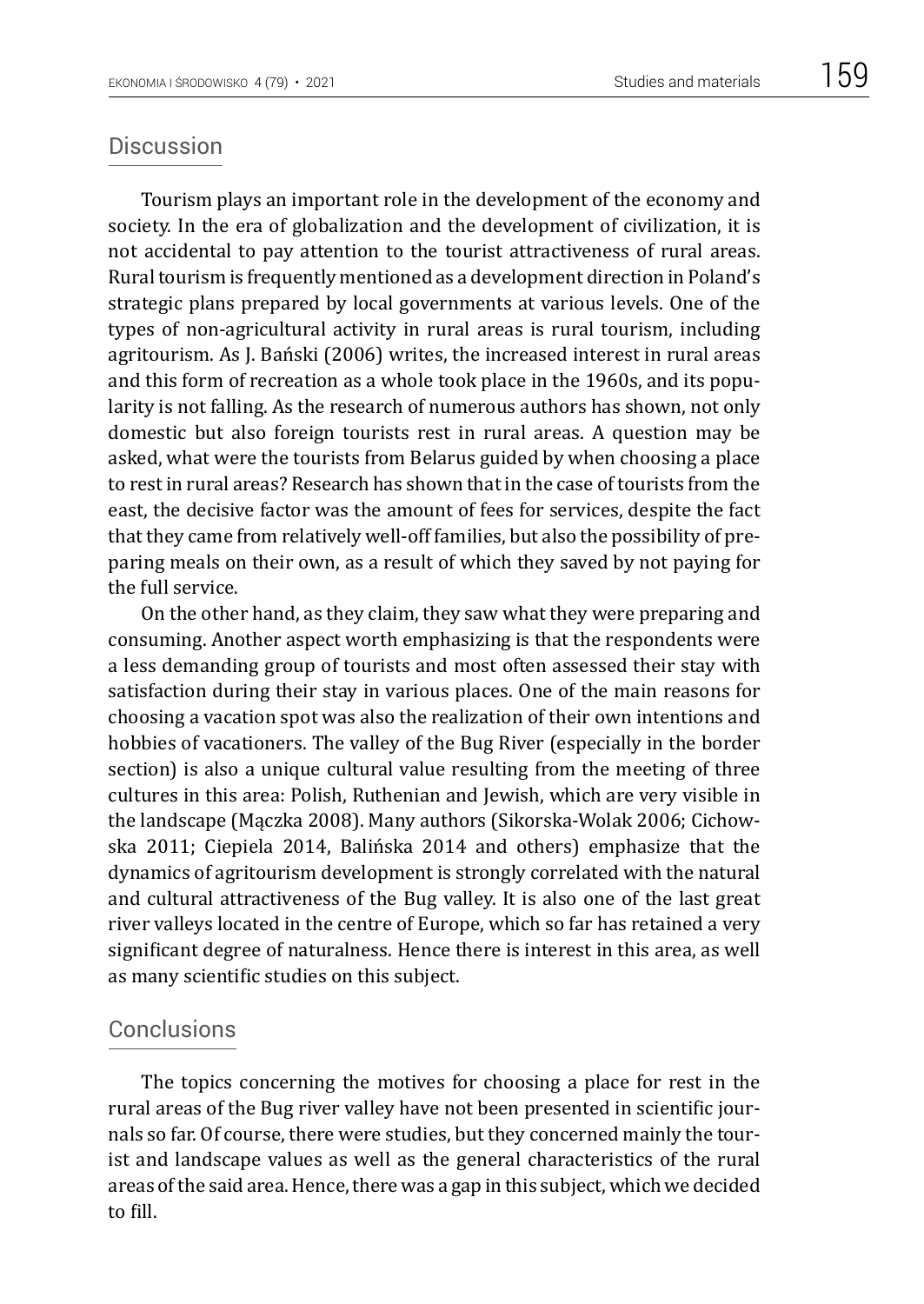Research has shown that the Bug River Valley area is very popular among domestic and foreign tourists. It is mainly determined by the tourism potential, which includes the environment and its surroundings. Conclusion and it can be said that not only coastal and mountainous areas attract tourists, but the area of Podlasie does not differ from the ones mentioned above.

According to the survey, tourists from Poland preferably rested in guesthouses/hotels and at houses friends' and agritourism farms. At the same time, foreigners mainly stayed at friends', and to a lesser extent in private accommodation, agritourism farms or hostels.

In most cases, both Polish and foreign tourists were satisfied with their stay in rural areas of the Bug River Valley. They spoke highly of the transport, accommodation and catering facilities, as well as of the cycling routes and trails. Tourists from Poland preferred self-catering facilities, while foreigners cooked their own meals.

The deciding factors for choosing a place to stay, regardless of nationality, were peace and quiet, pleasant surroundings and a convenient location. Surprisingly, no importance was attached by the respondents, especially foreigners, to the healing qualities.

#### The contribution of the authors

- Dominik Dąbrowski 30% (conception, literature review, data analysis, interpretation, conclusions, language correction).
- Mikołaj Jalinik 30% (conception, literature review, data analysis, interpretation, conclusions, language correction).
- Janusz Leszek Sokół 15% (conception, literature review, data analysis, interpretation, conclusions, language correction).

Katarzyna Radwańska – 15% (literature review, data collection, language correction).

Jakub Szwedo – 10% (literature review, data collection)

#### References

Alejziak, B. D., 2015, Turystyka aktywna młodzieży studenckiej jako forma zdrowego stylu życia, Medycyna Ogólna i Nauki o Zdrowiu, t. 21, Nr 1, 13-18.

Bański, J., 2006. Geografia polskiej wsi, PWE, Warszawa.

- Andersen, H. H.*,* Hepburn, B. B., 2015. Scientific Method*,* In: Stanford Encyclopedia of Philosophy [online], CSLI, Stanford University [2021.09.22].
- Baker, B., 2007. Destination Branding for small Cities, Creative Leap Books, Portland.
- Bernat, S., 2015. Walory, zagrożenia i ochrona krajobrazu przygranicznego odcinka doliny Bugu, Problemy Ekologii Krajobrazu, 26, 257-269.
- Cichowska, J., 2011. Znaczenie walorów przyrodniczych w rozwoju agroturystyki. Infrastruktura i Ekologia Terenów Wiejskich, 10.